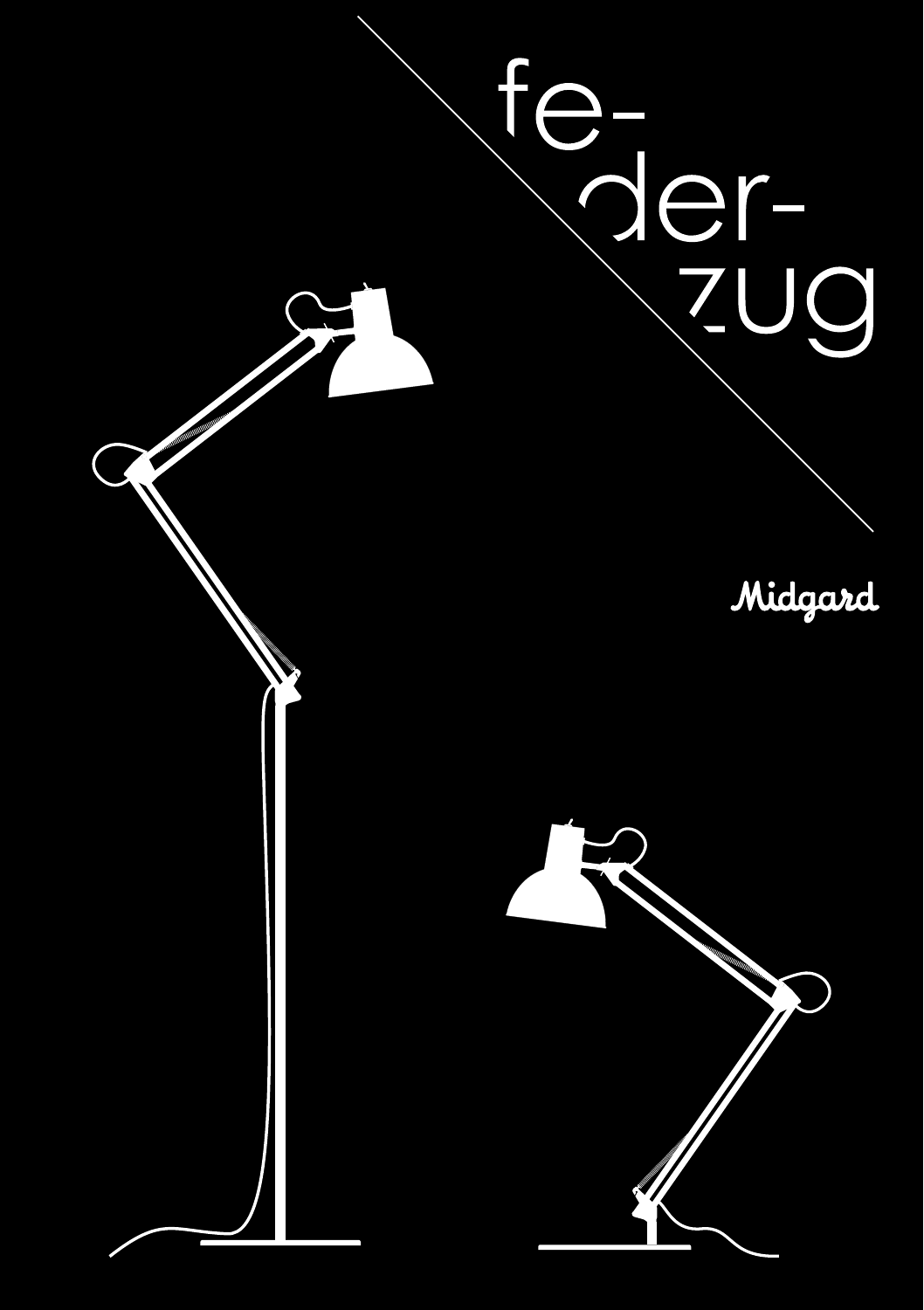

**federzug** midgard, 1950er

**in den 1950er-jahren perfektionierte midgard den entwurf des parallelogramms mit federzugspannung.** 

**die federzugleuchte funktioniert als individuell einstellbare lichtquelle: dank der beweglichen zwei-armlösung, deren mechanismus direkt vom menschlichen arm abgeleitet ist, und dem frei positionierbaren reflektor, bringt die leuchte das licht genau dahin, wo es gebraucht wird – ein prinzip, das von beginn an teil der midgard-philosophie war.**

**die leuchte wird bis heute auf den original werkzeugen in deutschland produziert.**

in the 1950s midgard took the parallelogram arm design with spring tension to perfection.

the spring-balanced luminaire works as an individually adjustable light source: thanks to the moveable two-arm solution, whose mechanism is directly derived from the human arm, and the freely positionable reflector, the luminaire directs the light exactly where it is needed – a solution deeply rooted in the midgard philosophy.

produced until today on original tools in germany.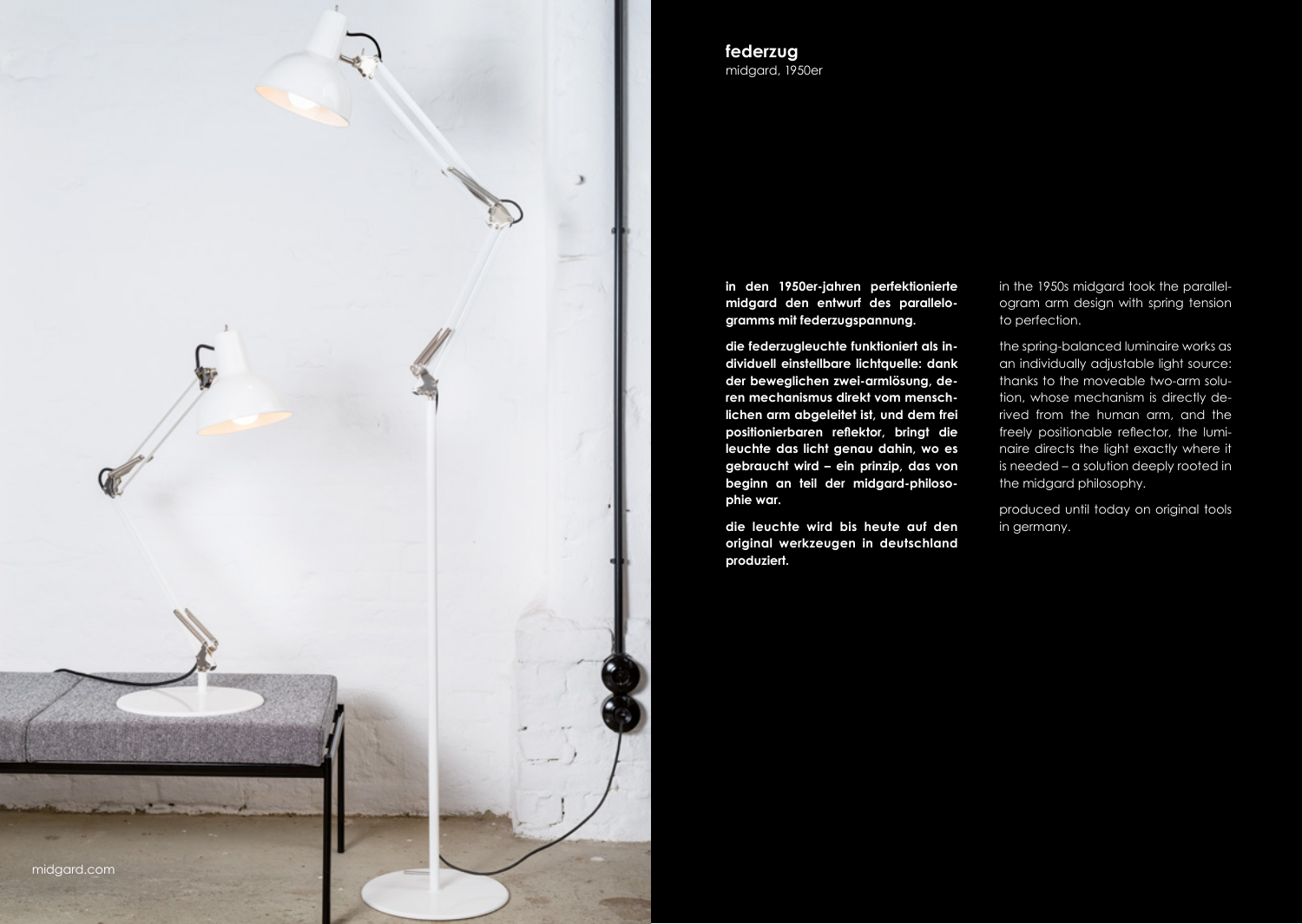## Midgard







## **alle federzug leuchten**

erhältlich standard in weiß oder schwarz andere farben auf anfrage möglich

weiße version / schwarzes textilkabel schwarze version / schwarzes textilkabel kabel 1,5 mtr. mit schuko-stecker

abmessungen / mm

## *all spring balanced lamps*

*available in black or white other colours on request*

*black version / black textile cable, white version / black textile cable 1.5 m, schuko-plug*

*measurements / mm*